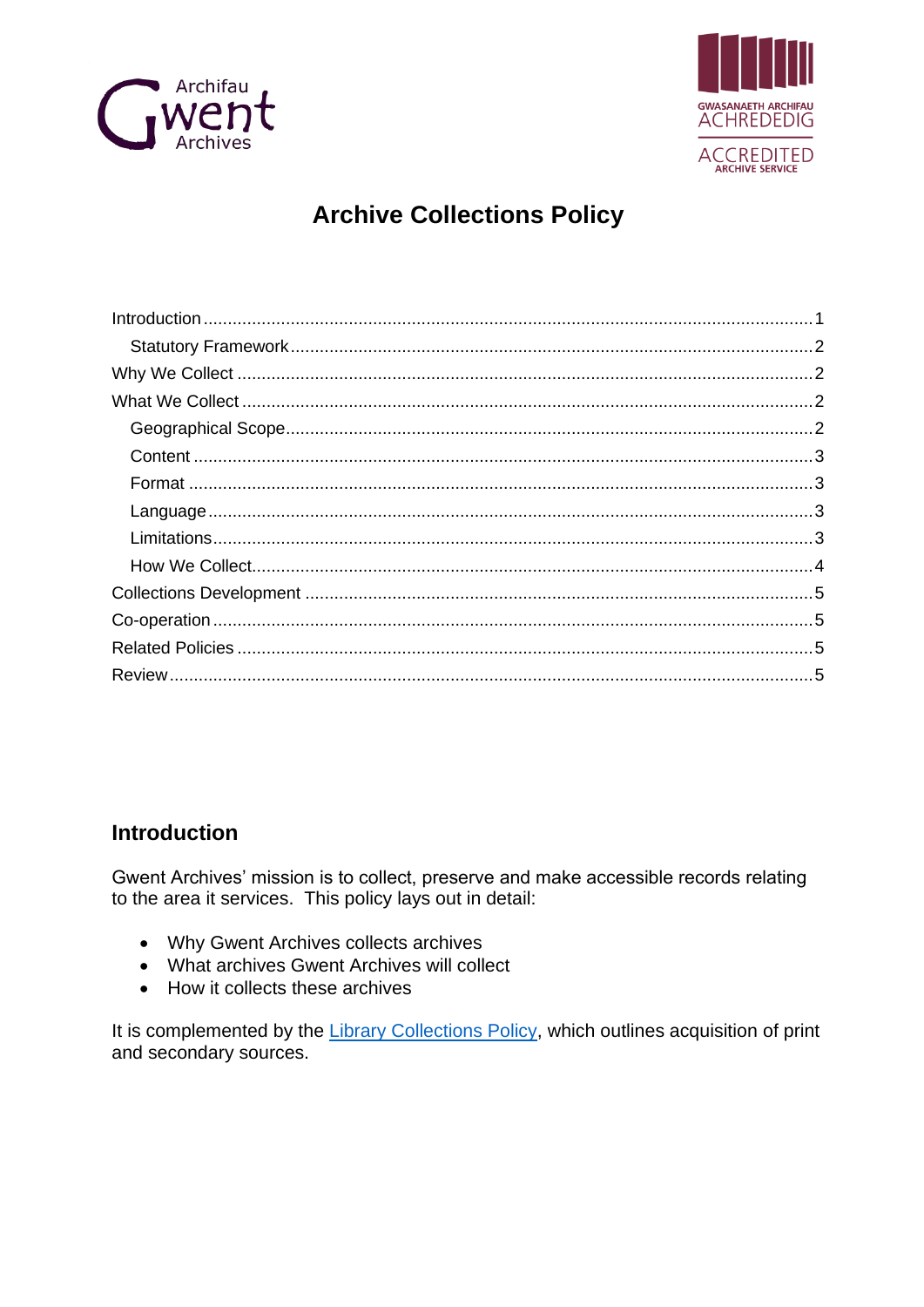### <span id="page-1-0"></span>**Statutory Framework**

The statutory framework for the defining of archives and records to be accepted by the Archives includes:

- the Law of Property Act, 1922 (manorial records)
- the Tithe Act, 1936 (tithe records)
- the Public Records Acts, 1958 and 1967 (public records of a local nature)
- the Local Government (Records) Act, 1962 (records of private individuals or organisations which an Archive Service may acquire by gift, purchase or deposit)
- the Local Government Act, 1972 (records of local authorities)
- the Local Government (Wales) Act, 1994 section 60.

# <span id="page-1-1"></span>**Why We Collect**

Gwent Archives collects archives to:

- Provide evidence for the accountability of public institutions, decision-makers and opinion formers thereby helping safeguard the democratic and legal rights of the citizen.
- To provide the public with evidence on all aspects of life in the region, past and present.

For this to happen it is imperative that access is available to the Collection. How this is provided is detailed in the [Gwent Archives Access Policy.](https://www.gwentarchives.gov.uk/en/about-us/policies-and-governance/) How this access will be sustained for future generations is detailed in the [Gwent Archives Collections Care](https://www.gwentarchives.gov.uk/en/about-us/policies-and-governance/)  [and Conservation Policy.](https://www.gwentarchives.gov.uk/en/about-us/policies-and-governance/)

# <span id="page-1-2"></span>**What We Collect**

Gwent Archives collects archives from any date. Archives are media in any format which are generated by an organisation or an individual during the course of their business or activities.

### <span id="page-1-3"></span>**Geographical Scope**

Gwent Archives collects archives which relate wholly or primarily to the area it services. This area is that covered by Monmouthshire County Council; Blaenau Gwent and Torfaen County Borough Councils, Newport City Council and that part of the Caerphilly County Borough Council which comprises the former Islwyn Borough Council.

In addition, it will collect records of ecclesiastical parishes within the Diocese of Monmouth and of those parishes of the Diocese of Swansea and Brecon which fall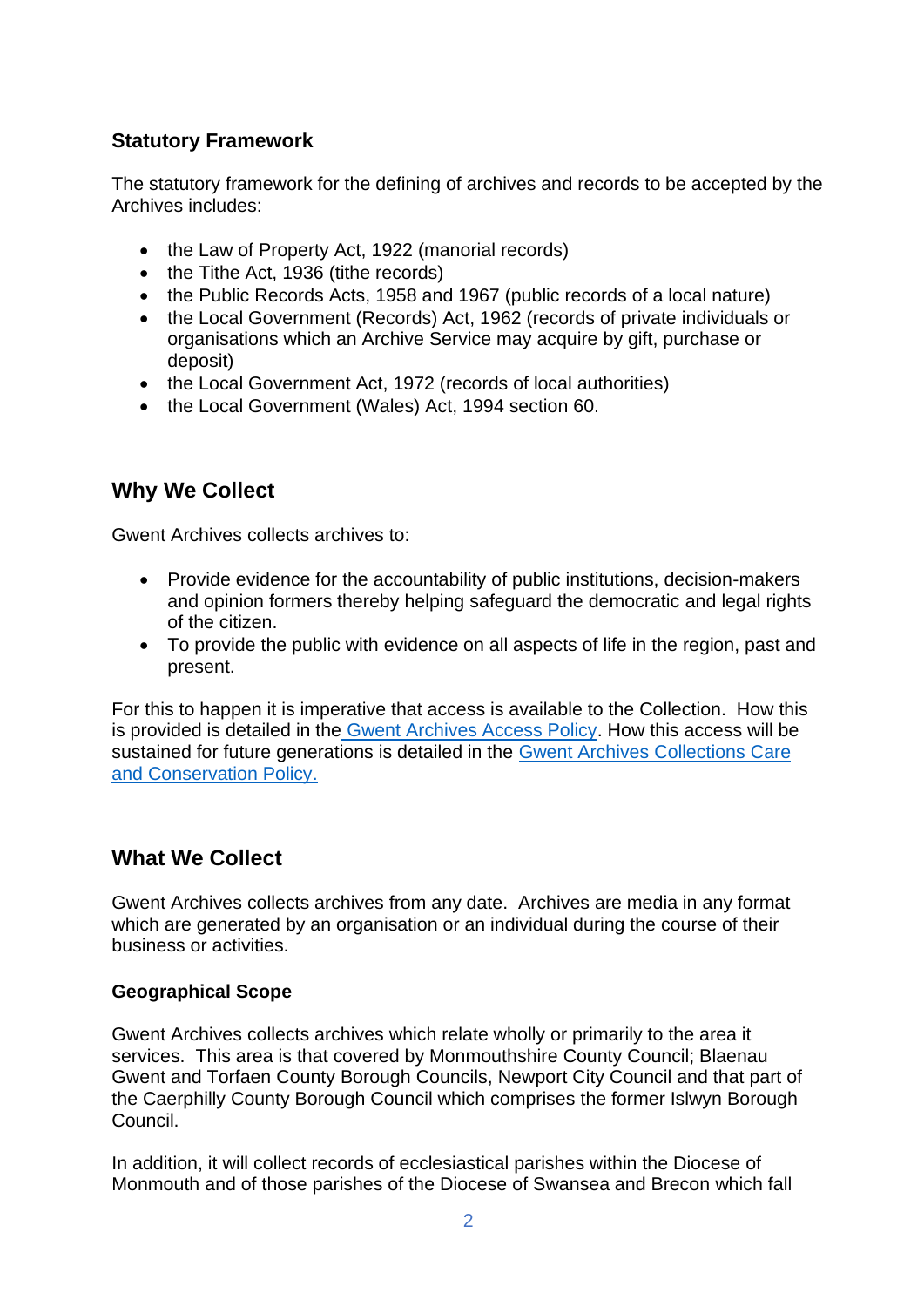within the present county of Monmouthshire, in accordance with agreements made between the Representative Body of the Church in Wales and relevant local authorities in Wales, and such parishes as fall outside of these areas but within the local authority areas it serves.

The Collection will cover as objectively as possible all aspects of the Gwent area past and present.

### <span id="page-2-0"></span>**Content**

The service will not normally accept archives and records which are of a particularly specialist nature, requiring skills or equipment beyond the office's resources to preserve, exploit or interpret. Where appropriate such material will be transferred to another institution.

The Archives will only accept records that will be open for public access either immediately, after processing work or after a fixed period of time, agreed in consultation with the owner or depositor. Any restriction must comply with relevant legislation.

### <span id="page-2-1"></span>**Format**

Gwent Archives accepts documents in the following formats:

- Manuscript documents (whether on paper, parchment, vellum, etc)
- Typescript documents
- Digital records
- Photographs
- Maps and Plans

#### <span id="page-2-2"></span>**Language**

The Archives will accept collections, whose records are predominantly in English, Welsh or Latin.

#### <span id="page-2-3"></span>**Limitations**

Gwent Archives will not normally collect:

- Records which fall outside the stated geographical collection area of the Archives, unless forming an integral part of a collection which cannot be divided without loss of archival value, or relating primarily to the Gwent area.
- Artefacts, three-dimensional objects and works of art. Only where there is a special relationship between an artefact and the associated archives will the Archives seek to keep the material together.
- Frames, tin trunks, deed chests and other containers these will be disposed of by the Archives (with permission) or returned to the donor.
- Material judged not to be of permanent historical value.
- Copies of original records where the originals exist elsewhere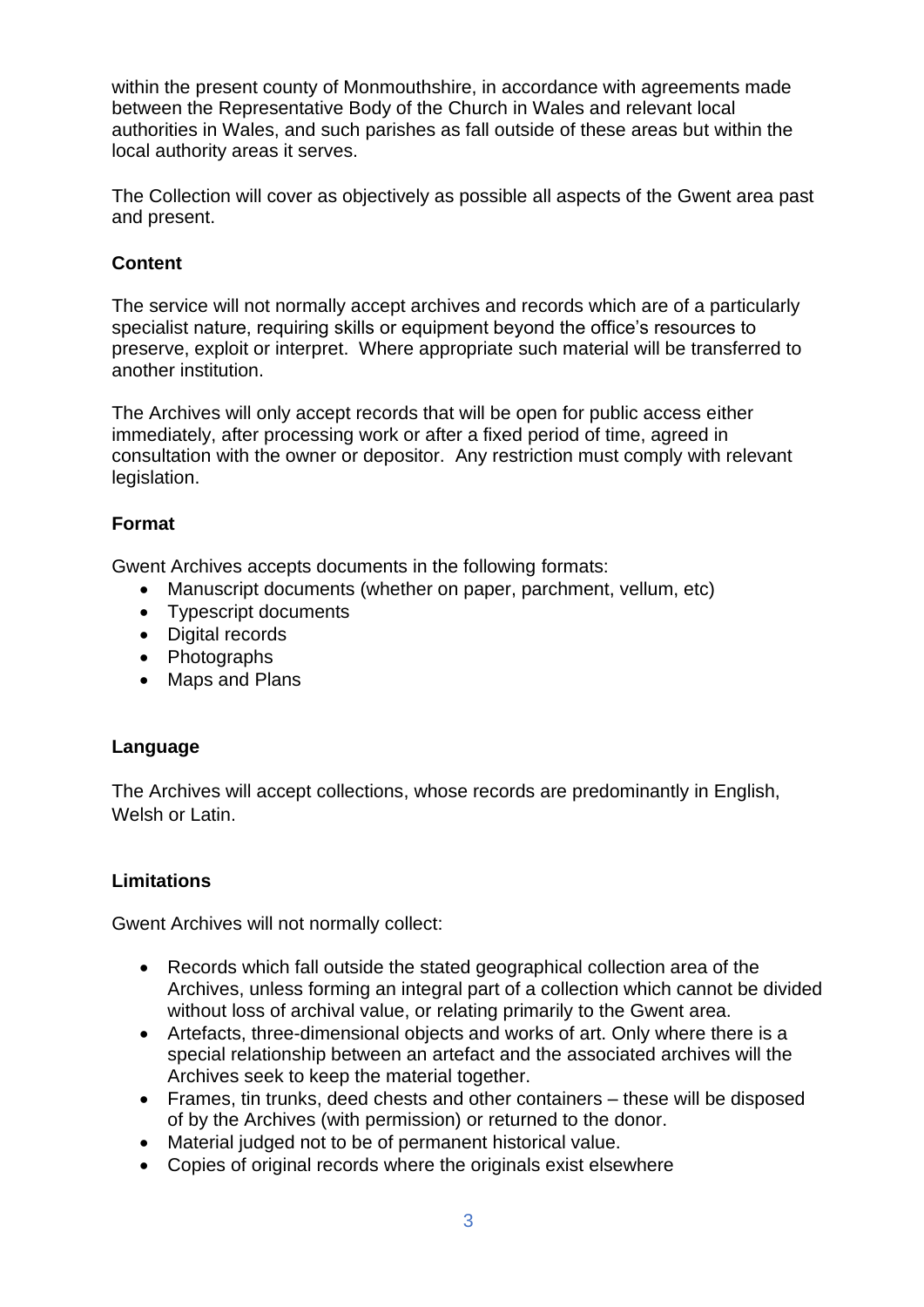- Audio/Visual Records, which are more suited to a specialist archive such as the National Screen and Sound Archive of Wales
- Records that are too fragile to be consulted
- Specialist items which are better suited to a specialist archive
- Items that are deemed not to be worthy of permanent preservation

As part of the processing of collections of records, either before or after deposit, appraisal will take place to ensure that no unnecessary duplication of information takes place, or records of limited value are kept. Details of this are contained in the [Gwent Archives Appraisal Policy.](https://www.gwentarchives.gov.uk/en/about-us/policies-and-governance/)

# **Removal of Records**

On occasions there will be records, which have been transferred to Gwent Archives, but which are subsequently discovered to have fallen outside of the terms outlined in this Collecting Policy. If the records should be permanently preserved, but more appropriately at another Archive or another repository such as a local museum, then Gwent Archives will deaccession the records and transfer them, in the instance of deposits, with the agreement of the depositor.

If records are not for permanent preservation Gwent Archives will return to the Depositor or destroy them confidentially, in the instance of deposits, with the agreement of the depositor.

# <span id="page-3-0"></span>**How We Collect**

The Archives will acquire records worthy of permanent preservation in the following categories:

- Records of past and present local authorities and statutory bodies
- Public records offered to the Archives under the terms of the Public Records Act 1958
- Records of organisations, businesses, individuals, societies, public and private institutions, and other activities relevant to the history and life of the Gwent area

Gwent Archives will acquire records by:

- gift (including bequest)
- purchase
- deposit on permanent loan
- statutory deposit
- official transfer.

Gwent Archives reserves the right to refuse records that do not fall within the remit of our collection policy, or where there is concern over the legal ownership of the records.